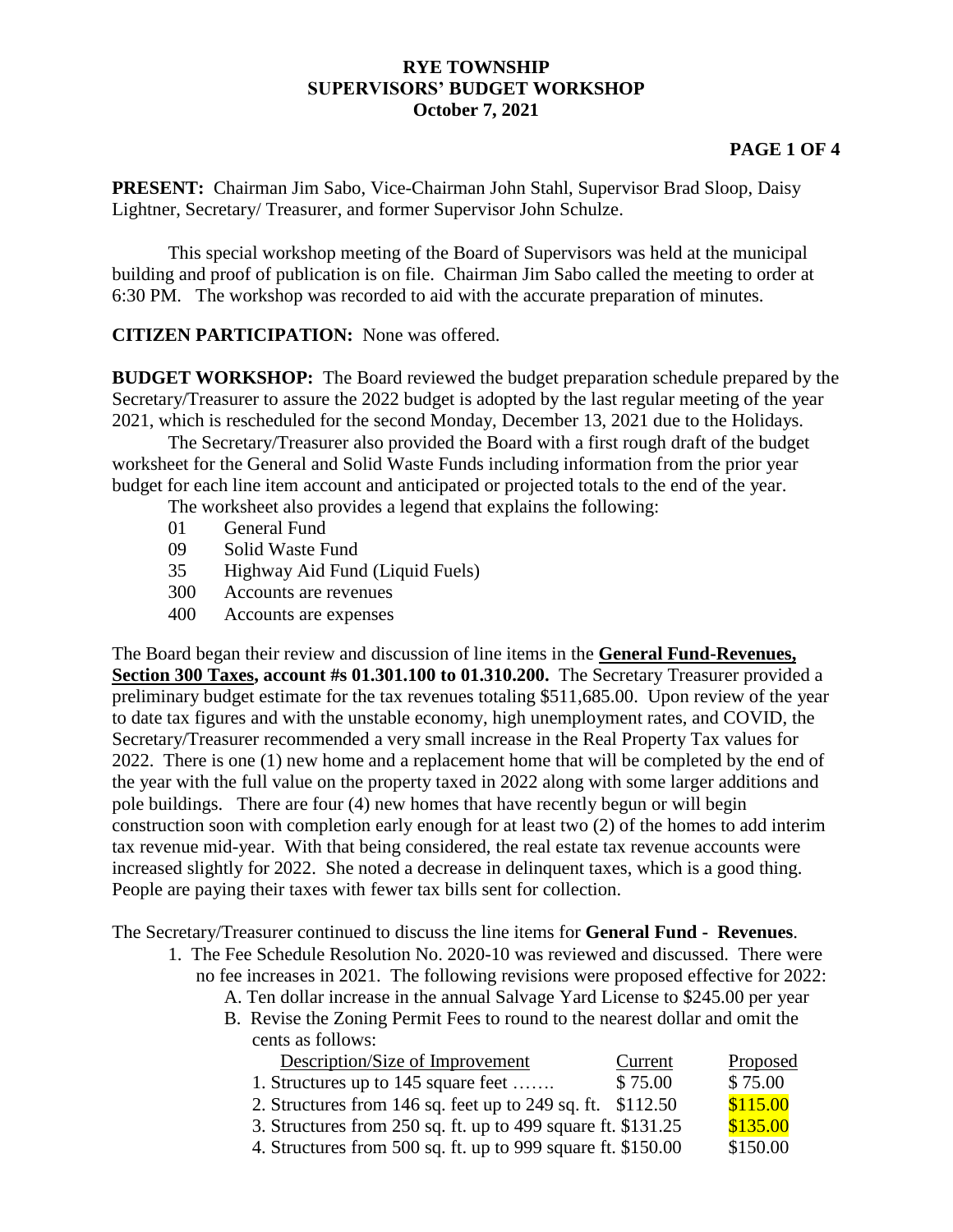| Description/Size of Improvement                          | Current  | Proposed |
|----------------------------------------------------------|----------|----------|
| 5. Structures 1000 square feet and over                  | \$187.50 | \$195.00 |
| 6. In-home business                                      | \$150.00 | \$150.00 |
| 7. Cell Tower zoning inspection & permit                 | \$225.00 | \$225.00 |
| 8. Underground tanks                                     | \$135.00 | \$135.00 |
| 9. Certificate of Use                                    | \$112.50 | \$115.00 |
| 10. Temporary Certificate of Use                         | \$75.00  | \$75.00  |
| 11. Temporary Use Permit (issued by Supervisors) \$75.00 |          | \$75.00  |
| 12. Zoning Permit Renewal                                | \$75.00  | \$75.00  |
| 13. Zoning Officer-Inspection/on-site consult            | \$112.50 | \$115.00 |

- 2 . 01.321.610 Solicitor's License. No change in the fee. Chairman Sabo recommended we post the extremities of the roads that lead into Rye notifying companies that solicitation permits are required. The Board agreed along with the purchase of an additional Rye Township sign in the western end of the Township. The Secretary/Treasurer indicated she would check on ordering (6) six no solicitation signs.
- 3. 01.321.800 The franchise contract for Blue Ridge Cable renews in the year 2022. The record notes Comcast Franchise Agreement's term is for seven (7) years and renews in 2025. Following discussion, the consensus of the Board was to increase the franchise fee \$300 per year. The record notes that Blue Ridge Cable does not pay any tax to the Township to operate their business within the rights of way of Rye Township.
- 4. 01.355.090 PA State Aid for Pensions. The annual allocation was received at \$10,359.46. This is more than anticipated in the 2021 budget. The consensus was to deposit the total into the non-uniform pension at PMRS to continue to provide a cushion of funding, which results in a lower financial obligation for the Township due to the larger percentage of reserves. This change will be seen following the next actuarial.
- 5. 01.362.480 Zoning Permit fees remain stable. The total number of permits average over the last two years is 39-40 permits per year. The high cost of lumber and building supplies may hinder construction somewhat. That remains to be seen.
- 6. 01.341.010- Interest rates are the lowest since 2008-2009, even lower than in beginning of the year 2021. The secretary decreased this account item greatly to \$12,000. This is tentative. Renewal rates for CDs maturing in 2021 unfortunately are rock bottom.
- 7. ARP accounts- (American Rescue Plan) All accounts are open at this time until final determination for eligible funds is received from the Federal government. The Board receives 50% this year 2021, with the final 50% in 2022.
- 8. 01.360.400- The budget allows for two (2) zoning hearings at \$750.00 each.
- 9. 01.391.100- Sale of Fixed Assets- The Board was not aware of any equipment or other assets that might be sold in 2022.
- 10. The record notes that the Budget will be balanced without recognizing Prior Year Balances as a revenue.

With no further discussion on the General Fund revenues, the discussion moved to the **General Fund - Expenses.** The following highlights of line items discussed were noted: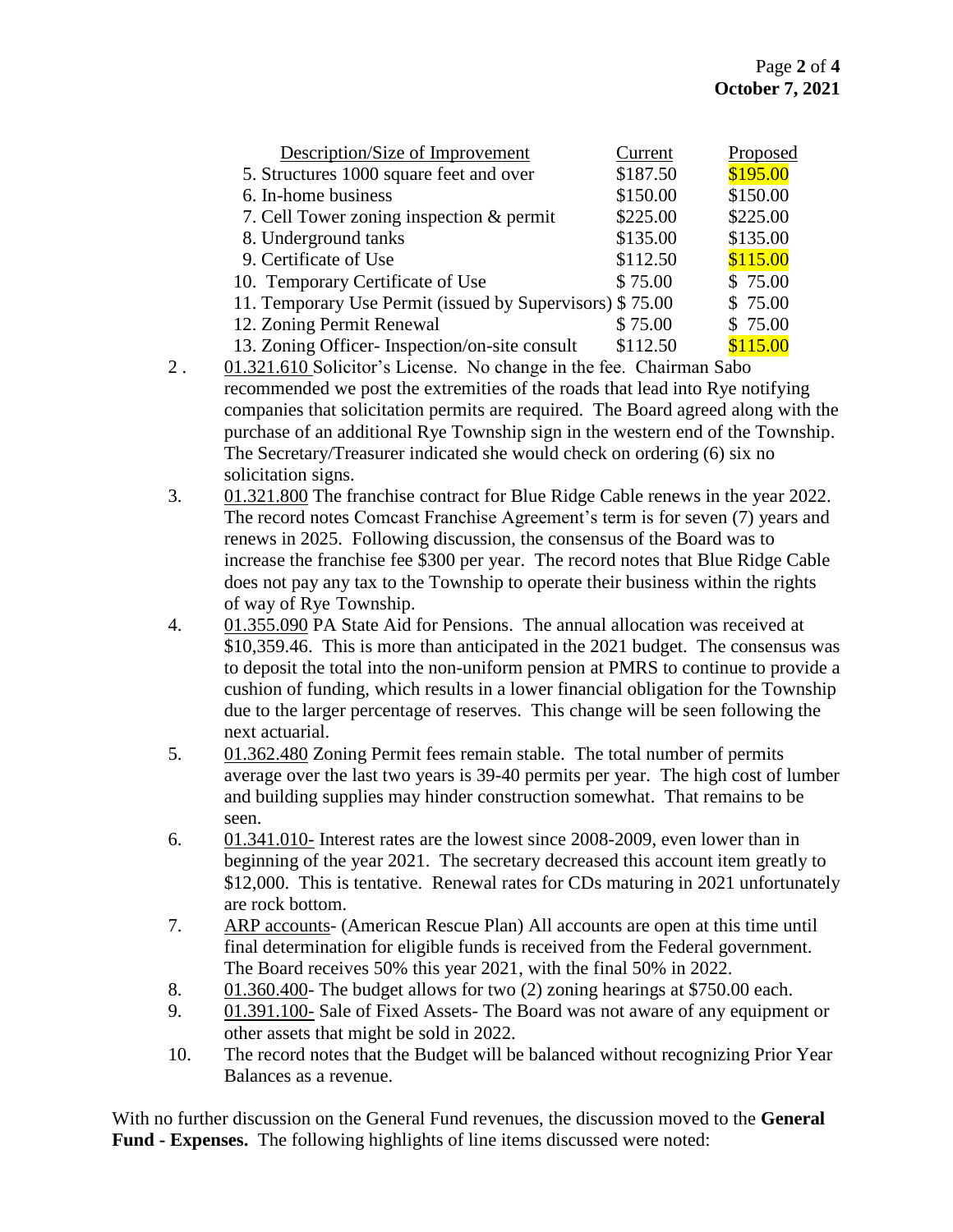- 1. 01.400.460- Funds are budgeted for one supervisor to attend the Hershey Convention next year and all three supervisors to attend the Perry County Township Convention.
- 2. 01.402.100- Elected Auditors' Salary was increased slightly. Their hourly rate is set by the Second Class Township Code and has not been changed for years. An increase in the current rate of \$10 was discussed by PSATS and may be revised in the near future.
- 3. 01.409.383- Building Remodel and Improvements Supervisor Sloop recommended replacement of the lights in the garage bays to LED. The Secretary noted that since the lights in the office and meeting room areas have been changed to LED, the electric bill has decreased. Changing the garage bay lights should further decrease the electric expense. Mike Kelly of Kelly Electric provided an estimate.
- 4. 01.409.600- Capital Construction. No major construction is proposed.
- 5. 01.430.260- Minor Tools & Equipment. The same amount as 2021 appears adequate. Supervisor Brad Sloop noted that the Road Department intends to purchase an additional piece of plate steel yet this year if it is available.
- 6. 01.430.740- Road Equipment Capital Purchase No large capital expenditures are anticipated this year. During discussion the purchase of a used tractor/mower was anticipated for purchase in possibly 2023. The Road Crew will continue to maintain the existing tractor/mower to allow for more accumulation of funds to assist with payment of the purchase.
- 7. 01.432.242 Increase in salt and cinders proposed at \$14,000.00. Supervisor Sloop directed the Secretary to order 2 loads of salt and 2 loads of cinders before year end.
- 8. 01.436.215-Storm Sewers and Drain Materials increased to \$25,000. Supervisor Brad Sloop offered that due to contractor's schedules the Pierce Road culvert may not be replaced until 2022. Any cross pipe replacements on the roads proposed for paving would be expensed from this account.
- 9. 01.438.215 –Proposed \$35,000. Guide Rail will need installed on Lambs Gap Road next year with the proposed road paving. This account includes expense for stone or cold patch for road repairs. Supervisor Sloop recommended the purchase of shale to reinforce the dirt section of Idle and Millers Gap Roads.
- 10. 01.439.010- Road Construction/overlay PennDot District Representative Rick Levan was on-site today to check the roads proposed for paving and provide estimates. Information came in late this afternoon.
- 11. 01.457.156- Health insurance expense will be estimated at 105% of the current expense.
- 12. 01.457.540- Recreation Board expenses. The new wooden walkway to the Park may not be completed in 2022.
- 12. 01.486.351- Property and liability insurance expense will remain stable for 2022 per an insurance review with the president of H. A. Thomson.
- 13. 01.492.300 Transfer reserves to Capital Reserve Fund. Proposed \$10,000 Road Equipment, \$5,000 Underground Storage Tanks, and \$5,000 for MS4/Stormwater.

The Board moved their discussion to review of the **Solid Waste Fund.** The Secretary explained that the main sources of **revenue** generated by the Fund are a small amount of interest and the collection fees paid by residents for residential and commercial trash fees. A fee for the annual clean-up of \$20 per load was suggested. After much consideration and discussion, the consensus was to increase the trash collection fees and not charge any fees for the clean-up.

The Secretary discussed the **expense accounts** and asked the Board if they anticipated an increase in the quarterly trash collection fees for 2022, currently at \$54.00 per quarter, with the additional 4% increase in the trash hauling contract with Penn Waste, Inc.